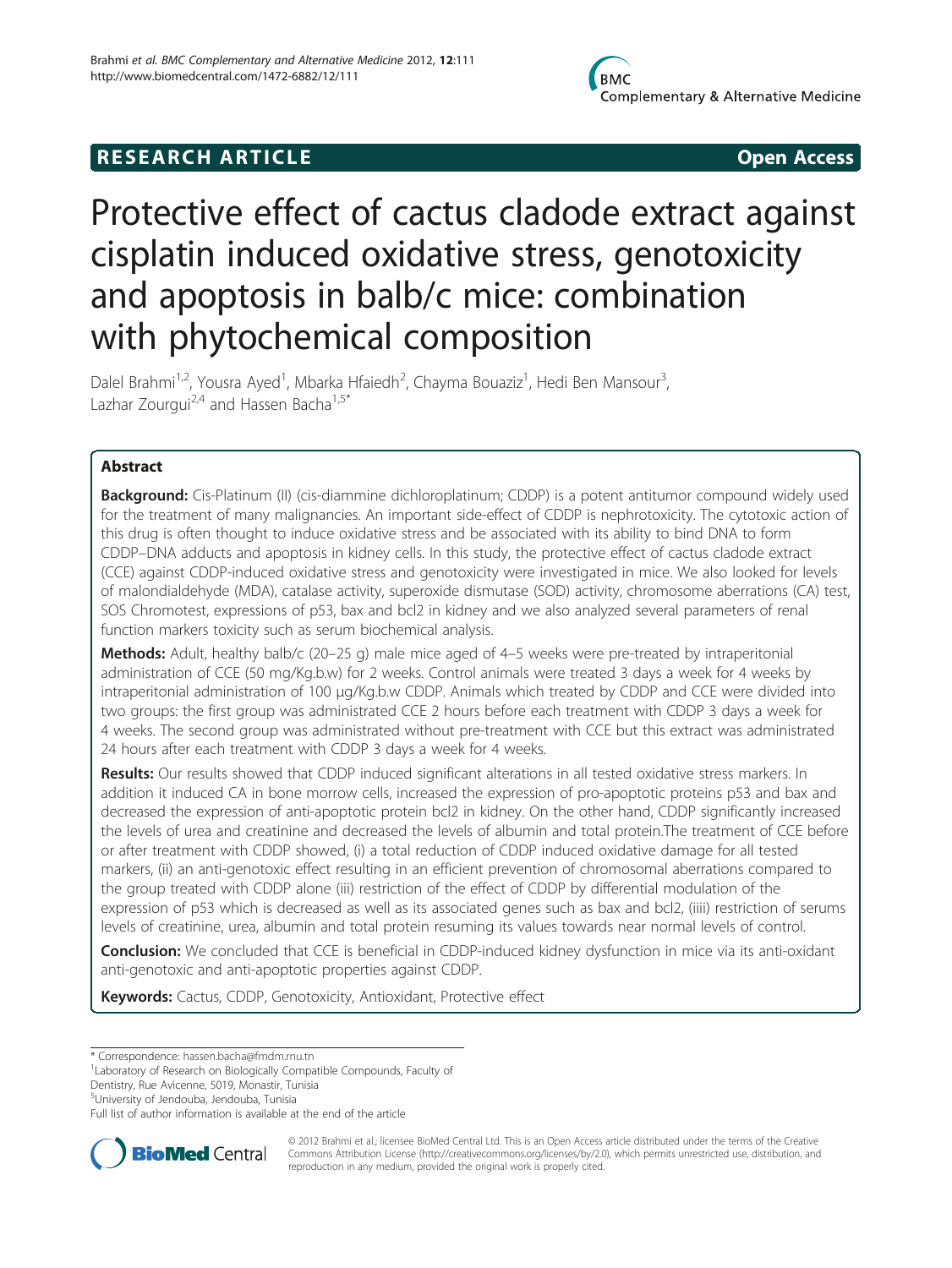# Background

CDDP (cis-dichlorodiammineplatinum (II), CDDP) is a synthetic anticancer drug extensively used clinically for the treatment of several human malignancies such as ovarian, testicular, bladder, head and neck, and uterine cervix carcinomas [[1-3](#page-12-0)]. Various data indicate that CDDP induces oxidative stress, lipid peroxides [[4\]](#page-12-0) and DNA damage [[5,6\]](#page-12-0). Also, there is evidence suggesting that the generation of free radicals causes nephrotoxic effects by CDDP [[7,8\]](#page-12-0). There is a continuous search for agents that provide nephroprotection against CDDP and other platinum drugs; these include antioxidants, modulators of nitric oxide, diuretics, and cytoprotective and apoptotic agents [[9](#page-12-0)]. However, none of these were found to be suitable/safe for clinical use in protecting against CDDP-induced nephrotoxicity.

In the past few years, much interest has been centered on the role of naturally occurring dietary substances for the control and management of various chronic diseases [[10,11\]](#page-12-0) such as cactus Opuntia *ficus indica* which grows all over the semiarid countries and is mainly cultivated for its fruit (cactus pear) and cladode which are rich in nutritional compounds [[12\]](#page-12-0). In Chinese medicine cactus pear is used against inflammation and snakebite [\[13](#page-12-0)]. Different parts of Opuntia ficus-indica are used in the traditional medicine in several countries: the cladodes are utilized to reduce serum cholesterol level and blood pressure, for treatment of ulcers, rheumatic pain and kidney conditions [[14\]](#page-12-0). The fruits have shown antiulcerogenic [[15\]](#page-12-0) and neuroprotective activity [[16](#page-12-0)].

But a few studies have examined the cytoprotective effect of cladodes that is why we chose CCE against toxicity of CDDP.

Taking into consideration the potential clinical use of CDDP and the numerous health benefits of CCE. The aim of the present study was to find out the eventual protective effect of CCE against CDDP-induced oxidative stress and genotoxicity and nephrotoxicity in vivo using balb/c mice. We evaluated the antioxidant and antigenotoxic potential CCE against CDDP. To this end we also measured (i) levels of MDA, level of catalase and SOD activity, evaluated (ii) chromosome aberrations, p53, bax and bcl2 protein expressions we also analyzed several parameters of renal function markers toxicity. It is also of interest to find whether there is any correlation between total phenolic and total flavonoid contents of plant extract and the different activities.

# Methods

#### Chemicals

CDDP salt (cis-diamineplatinum (II) dichloride, CAS no. 15663-27-1) was purchased from Sigma–Aldrich Chemical Co. (St. Louis, MO, USA). It was dissolved in water. Nitro blue tetrazolium (NBT) and 5-bromo-4-chloro-3indolyl phosphate disodium salt (BCIP) were from Sigma Aldrich, France. Mouse monoclonal anti-p53, anti-bax and anti-bcl2 and the secondary antibody (phosphataseconjugated) were from Invitrogen. All other chemicals used were of the highest grade available from commercial sources.

#### Extract of cactus cladodes

Young cactus cladodes of Opuntia ficus-indica (2–3 weeks of age) collected from the local area were washed with water chopped into small pieces and then pressed using a hand-press, homogenized with 10 mM Tris– HCl, pH 7.4 at 4°C and centrifuged 30 min at 3500 g at 4°C. The supernatant was collected and lyophilized. Prior to use, the lyophilized extract was dissolved in water.

#### Determination of total polyphenol and flavonoid contents

The polyphenol content of CCE was quantified by the Folin–Ciocalteau reagent [[17,18](#page-12-0)]. Aliquots of test samples (100 μl) were mixed with 2.0 ml of 2% Na2CO3 and incubated at room temperature for 2 min. After the addition of 100 μl 50% Folin–Ciocalteau phenol reagents, the reaction tube was further incubated for 30 min at room temperature, and finally absorbance was read at 720 nm. Gallic acid (0.2 mg/ml) was used as a standard. Polyphenol content was expressed according to the following formula:

$$
\% \text{ Polyphenols} = \left(\frac{\frac{\text{(DOextract} \times 0.2)}}{\text{DO(Gallicacid)}}}{\text{Extract concentration}}\right) \times 100
$$

A known volume of extract was placed in a 10-ml volumetric flask to estimate flavonoid content according to the modified method of Zhishen et al. (1999) [\[19](#page-12-0)]. After addition of 75 μl of NaNO2 (5%), 150 μl of freshly prepared AlCl3 (10%), and 500 μl of Na OH (1 N), the volume was adjusted with distilled water until 2.5 ml. After 5 min incubation, the total absorbance was measured at 510 nm. Quercetin (0.05 mg/ml) was used as a standard compound. Flavonoid content was expressed according to the following formula:

$$
\% \; \text{Flavonoids} = \left(\frac{\frac{DO_{\text{extract}} \times 0.05}{DO_{\text{Quercetin}}}}{\text{Extract concentration}}\right) \times 100
$$

# Determination of tannin content

The method described by Pearson, (1976) [[20\]](#page-12-0) was used for the determination of tannin content of samples. Extraction of tannin from the samples was achieved by dissolving 5 g of each sample in 50 ml of distilled water in a conical flask, allowing the mixture to stand for 30 min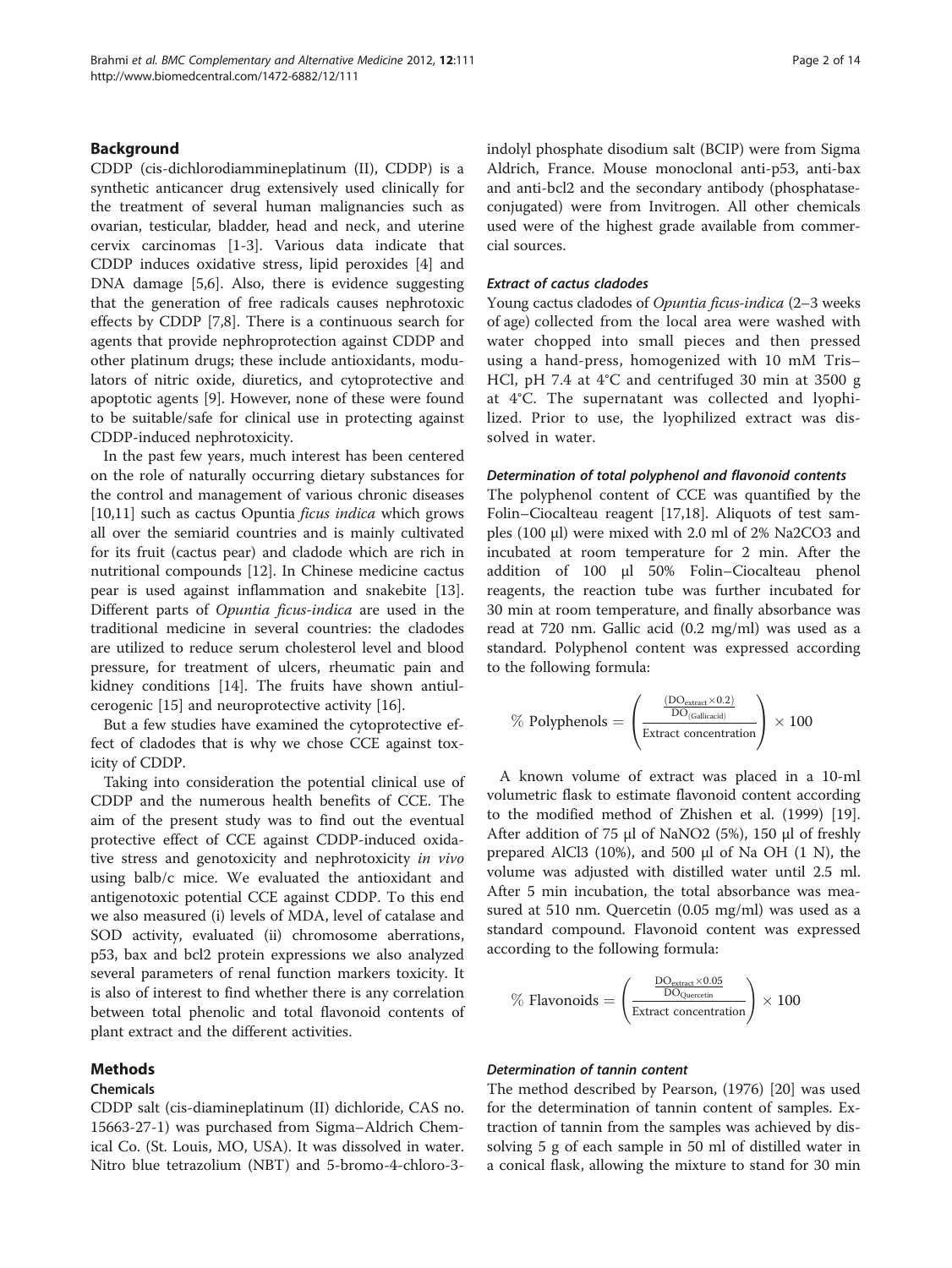with shaking the flask at 10 min intervals, and then centrifuging at 5000 g to obtain a supernatant (tannin extract). The extract was diluted to 100 ml in a standard flask using distilled water. 5 ml of the diluted extract and 5 ml of standard tannic acid (0.1 g/l) were measured into 50 ml volumetric flask. 1 ml of Folin–Denis reagent was added to each flask followed by 2.5 ml of saturated sodium carbonate solution. The solutions were made up to the 50-ml mark with distilled water and incubated at room temperature (20–30°C) for 90 min. The absorption of these solutions was measured against that of the reagent blank (containing 5 ml distilled water instead of extract or standard tannic acid solution) in a Genesys (Wisconsin USA) spectrophotometer at 760 nm wavelength. Tannin content determination assay was tested in triplicate and calculated according to the following formula [[21\]](#page-12-0):

$$
\% \; \text{Tannins} = \frac{\frac{DO_{\text{extract}}}{\epsilon \times 1}}{\text{Extract concentration}} \times 100
$$

where  $\epsilon$ : molar extinction coefficient (l  $g^{-1}$  cm<sup>-1</sup>) of tannic acid (3.27 L  $g^{-1}$  cm<sup>-1</sup>).

# DPPH radical scavenging assay

Radical scavenging activity (RSA) of the CCE was measured using the free radical  $\alpha$ ,  $\alpha$ -diphenyl-b-picrylhydrazyl (DPPH) [[22](#page-12-0)]. According to the method, 0.1 g of the sample was extracted in 2.9 ml of methanol by centrifuging at 5000 rpm for 15 min. The content was filtered through Whatman No.1 filter paper. Methanolic DPPH (0.5 ml, 500 μM) was added to the tubes containing this supernatant and shaken vigorously. The tubes were incubated at room temperature for 45 min in the darkness. Vitamin E was used as a reference compound in the same concentration range as the test compounds.

The changes in optical density (OD) of the samples were measured at 515 nm with methanol as blank. RSA was expressed as the percentage inhibition of DPPH radical and calculated using the following formula:

$$
\% \text{ Radical scavenging activity (DPPH)} = \frac{(\text{Control OD} - \text{Sample OD})}{\text{Control OD}} \times 100
$$

When DPPH reacts with an antioxidant compound, which can donate hydrogen, it is reduced. The changes in colour (from deep—violet to light—yellow) were measured at 515 nm on a UV/visible light spectrophotometer (Spectronic Genesys).

#### Animals and treatments

Adult, healthy balb/c (20–25 g) male mice aged of 4–5 weeks provided from an animal breeding centre (SEXAL St. Doulchard, France following the agreement of the Ethics Committee named National committee of Medical ethics CNEM, BP 74 - Pasteur Institute Tunis 1002 TUNISIA) were used. The animals were kept for acclimatization 1 week under constant conditions of temperature and a light/dark cycle of 12 h: 12 h. Animals had free access to standard granulated chow and drinking water.

All animals were divided in 8 groups of 6 animals per group and treated as follows:

- Group 1: Mice given H2O (100 μl) by intraperitonial route (ip)
- Group 2: Mice given CCE 50 mg/Kg b.w (ip) for 45 days.
- Group 3: Mice given CDDP 100 μg/Kg b.w for15 days treatment.
- Group 4: Mice are pre-treated with only CCE for 15 days and they given CDDP 100  $\mu$ g/Kg b.w + CCE 50 mg/Kg b.w for other 15 days (second treatment with CCE is before 2 hours injection with CDDP).
- Group 5: Mice are pre-treated with only CCE for 15 days and they given CDDP 100 μg/Kg b.w + CCE 50 mg/Kg b.w for other 15 days (second treatment with CCE is after 24 hours injection with CDDP). NB: Groups 6, 7 and 8 are not pre-treated with CCE
- Group 6: Mice given CDDP 100 μg/Kg b.w for 30 days treatment
- Group 7: Mice given CDDP 100 μg/Kg b.w + CCE 50 mg/Kg b.w (before 2 hours injection with CDDP for 30 days treatment)
- Group 8: Mice given CDDP 100 μg/Kg b.w + CCE 50 mg/Kg b.w (after 24 hours injection with CDDP for 30 days treatment).

At the end of the experiment, animals were sacrificed under light ether anesthesia by decapitation and the kidneys were immediately removed.

# Evaluation of lipid peroxidation status

Lipid peroxidation was determined indirectly by measuring the production of MDA in the renal extracts following the method of Aust et al. (1985) [\[23\]](#page-12-0). Briefly, 200 μl of kidney extracts were mixed with 150 μl of TBS (Tris 50 mM and NaCl 150 mM, pH 7.4) and 250 μl TCA– BHT (20% TCA and BHT 1%). The mixture was vigorously vortexed and centrifuged at 1500 g for 10 min. 400 μl of the supernatant were added with HCl 0.6 N and 320 μl Tris-TBA (Tris 26 mM and TBA 120 mM), the content was mixed and incubated 10 min at 80°C. The absorbance was measured at 535 nm. The optic density corresponding to the complex formed with the TBA–MDA is proportional to the concentration of MDA and to the lipid peroxide. The concentration of μmol of MDA/mg of proteins is calculated from the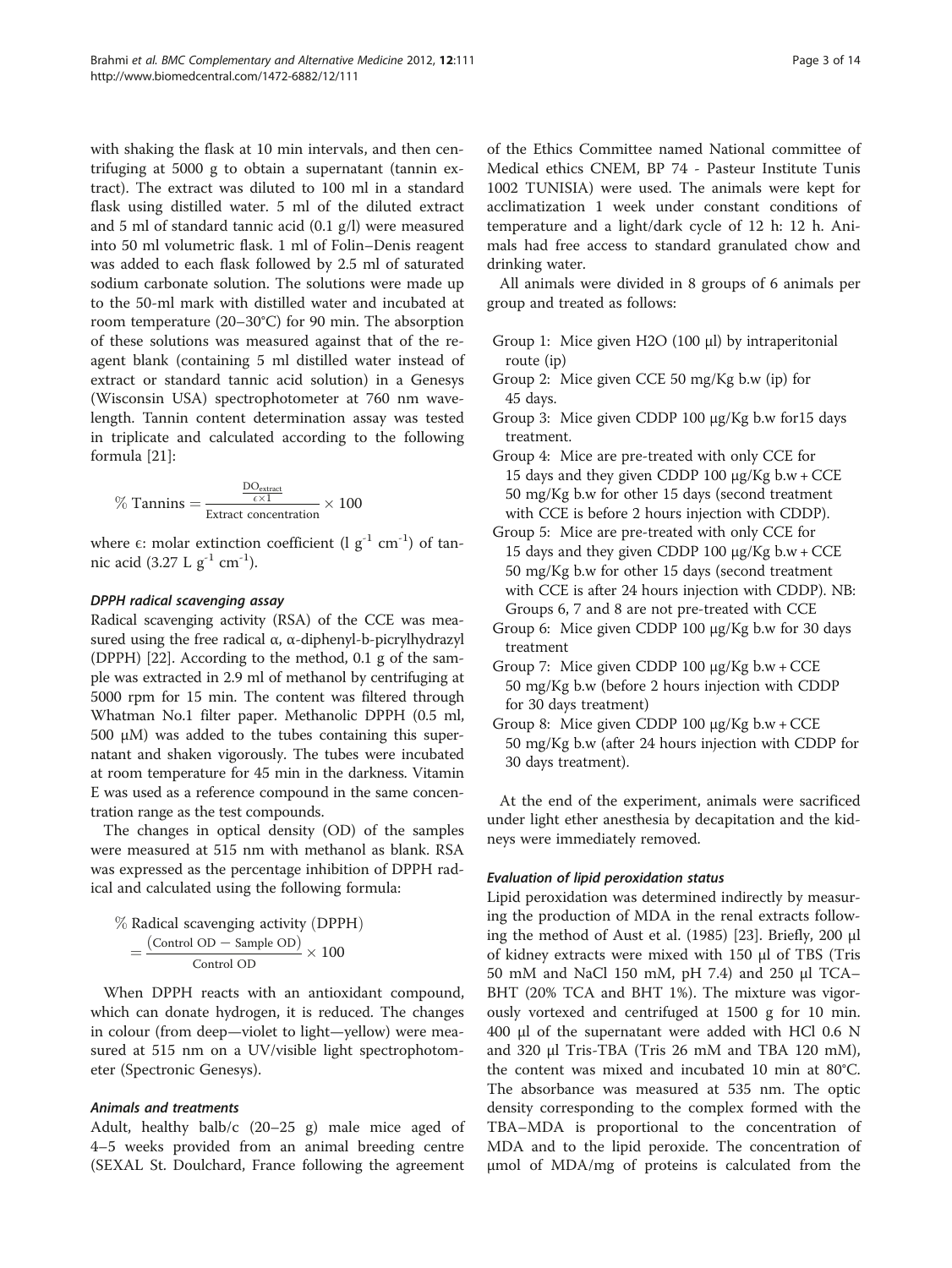absorbance at 530 nm using the molar extinction coefficient of MDA  $1.56 \times 10^5$  M<sup>-1</sup> cm<sup>-1</sup>.

### Determination of catalase activity

Catalase activity was measured in the kidney extracts at 240 nm, according to Clairbone (1985) [[24\]](#page-12-0). Briefly, 20 μl of the extracts were added in the quartz cuvette contain 780 μl phosphate buffer and 200 μl of  $H_2O_2$  0.5 M. The activity of catalase was calculated using the molar extinction coefficient (0.04  $Mm^{-1}$  cm<sup>-1</sup>). The results were expressed as  $\mu$ mol of H<sub>2</sub>O<sub>2</sub>/min/mg of proteins.

#### Determination of SOD activity

Kidney tissue was homogenized with 10 volumes of icecold 1.15% KCl buffer containing 0.4 Mm PMSF and was centrifuged at 2000 rpm for 10 min (4°C). Total (Cu–Zn and Mn) SOD activity was determined according to Sun et al. (1988) [\[25\]](#page-12-0). The method is based on the inhibition of nitro blue tetrazolium (NBT) reduction by the xanthine-xanthine oxidase system as a superoxide generator. One unit of SOD was defined as the enzyme amount causing 50% inhibition in the NBT reduction rate. SOD activity was also expressed as units per milligram protein (U/mg protein).

#### Chromosome aberration assay

24 hours before sacrifice, animals were given a suspension of yeast powder (100 mg/500 μl) to accelerate mitosis of bone-marrow cells. Vinblastine (200 μl; 250 μg/ml) was injected into the animals 45 min before sacrifice in order to block dividing cells in metaphasis. Bone-marrow cells from femurs and tibias were collected, subjected to hypotonic shock (KCl 0.075 M) and fixed three times using methanol-acetic acid [\[26\]](#page-12-0). The cells were spread on glass slides that were blazed on a flame for 5s, then air-dried for conservation at room temperature and finally stained by 4% dilution of Giemsa reagent in water for 15 min. After coding of the slides, the chromosomes of 100 cells in metaphase were examined for abnormalities at a magnification of 1000× using an optical microscope (Carl Zeiss, Germany). This was done for each one of three replicates (300 metaphases per dose level) for negative controls, positive controls and treated groups. Chromosome aberrations were identified according to criteria described by Savage (1975) [\[27\]](#page-12-0). Metaphases with chromosome breaks, gaps, rings and centric fusions (robertsonian translocation) were recorded and expressed as percentage of total metaphases per group.

#### Activation mixture

The S9 microsome fraction was prepared from the liver of rats treated with Aroclor 1254 [\[28](#page-12-0)]. The composition of the activation mixture is the following per 10 ml of S9 mix: salt solution  $(1.65 \text{ M } KCl + 0.4 \text{ M } MgCl2 6H<sub>2</sub>O)$  0.2 ml; G6P (1 M) 0.05 ml; NADP (0.1 M) 0.15 ml; Tris buffer (0.4 M pH7.4) 2.5 ml; Luria broth medium 6.1 ml; S9 fraction 1 ml.

#### Sos chromotest

The SOS chromotest assay is a bacterial test for detecting DNA damaging agent. It was employed to determine the effect of cactus cladode extract on the genotoxicity of aflatoxin B1 (direct acting mutagen) induced genotoxicity. The SOS chromotest with Escherichia coli PQ37strain was performed according to the procedure described by Quillardet and Hofnung (1985) [[29\]](#page-12-0). The genotype of this strain is: F-thr leu his-4 pyrD thi galE galK lacDU169 Srl300 Tn10 rpoB rpsL uvrA rfa trp Muc + sfiA::Mud (Ap, lac) cts. An exponential-phase culture of E. coli PQ37 was grown at 37°C in LB medium to an approximate cell density of  $2.10^8$  cell/ml supplemented with ampicillin (20 μg/ml). One ml of this culture was diluted with 9 ml of fresh medium; Positive controls were prepared by exposure of the bacteria to CDDP. After 2 h of incubation at 37°C, with shaking, 300 μl samples were used for assaying β-galactosidase (β-gal) and alkaline phosphatase (AP) activities. In this assay, the β-galactosidase synthesis (lacZ gene) is dependent on sfiA activation and is used to measure induction of SOS repair system. The activity of the constitutive enzyme alkaline phosphatase was used as a measure of protein synthesis and toxicity. Enzyme activities were assessed spectrophotometrically. The SOS induction factor (IF) in treated cells was obtained by comparing β-galactosidase and alkaline phosphatase activities in treated and untreated cells. The result was considered positive when the IF for β-galactosidase activity was >2.0. For evaluation of the protective effect of CCE on the induction of the SOS response by CDDP (in the presence of the S9 activation mixture), 10 μl of CDDP (10 μg/assay) were added into tubes with 10 μl of the tested concentration of CCE. Antigenotoxicity was expressed as percentage inhibition of genotoxicity induced by CDDP according to the formula:

$$
\%:100-\biggl(\mathrm{IF1}-\frac{\mathrm{IF0}}{\mathrm{IF2}}-\mathrm{IF0}\biggr)^*100
$$

where IF1 is the induction factor in the presence of the test compound and the genotoxin, IF2 the induction factor in the absence of the test compound and in the presence of the genotoxin, and IF0 is the induction factor of the negative control. Data were collected as a mean  $\pm$  S.D. of experiments.

#### Protein extraction and Western blot analysis

Equal amounts of proteins (20 μg) were separated by 12% SDS-polyacrylamide gel electrophoresis. Separated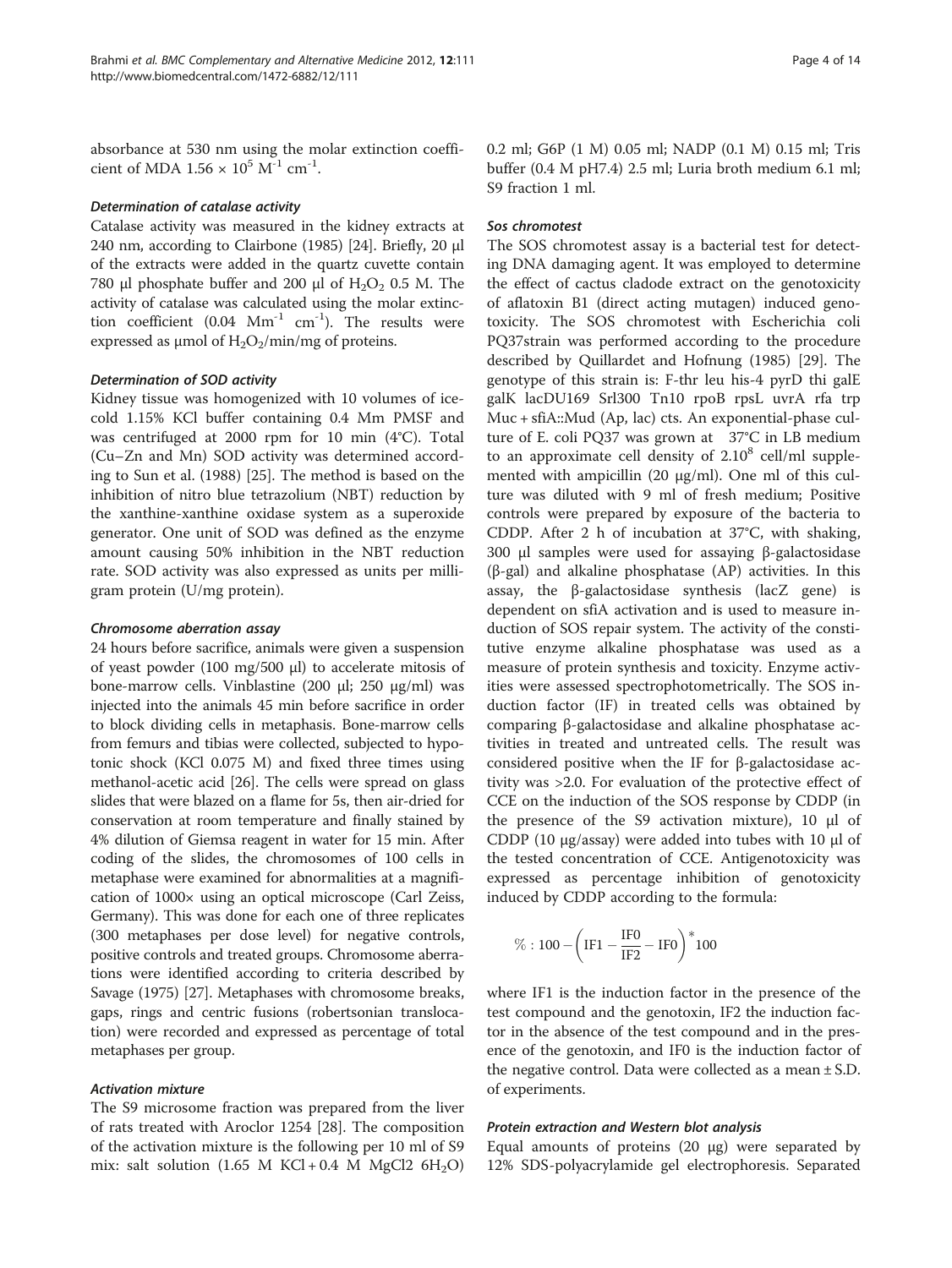<span id="page-4-0"></span>Table 1 Quantitative polyphenols, flavonoids and tannins of cactus cladode extract

| <b>Metabolites</b>                             | Cactus cladode extract |  |  |
|------------------------------------------------|------------------------|--|--|
| Total polyphenols µg (Gallic acid equivalents) | $600.18 \pm 6.1$       |  |  |
| Flavonoids µg (Quercetin equivalents)          | $223.04 \pm 2.2$       |  |  |
| Tannins µg (Tannic acid equivalent)            | $53.33 \pm 0.5$        |  |  |

proteins were electro-blotted on nitrocellulose membrane in the transfer buffer (10 ml Tris-base, pH 8.3, 96 mM glycine and 10% methanol). The membrane was then blocked in TBS (20 mM Tris–HCl, Ph 7.5, 500 mM sodium chloride) containing 5% of BSA, washed in TBS (TBS containing 0.3% Tween 20) and probed with an antibody for p53 or bax or bcl2 at a 1:1000 dilution for 6 h at room temperature. The membrane was then washed and incubated with goat anti-mouse alkaline phosphate conjugated at a 1:3000 dilution for 1 h. Next, the membrane was washed and the chromogenic substrate BCIP/NBT was added to localize antibody binding. P53, bax and bcl2 levels were then determined by computer-assisted densitometric analysis (Densitometer, GS-800, BioRad Quantity One).

#### Biochemical assay

Creatinine, urea were performed spectrophotometrically using an autoanalyzer (Opera, Techicon, Bayer, USA). Total protein was determined in plasma samples by the Biuret method according to Gornall et al. (1949) [[30](#page-12-0)].

Albumin concentration was determined by the method of Doumas et al. (1977) [\[31](#page-12-0)].

#### Statistical analysis

Experimental values are expressed as mean ± SD. Comparison of mean values between groups was performed by one way-analysis of variance (oneway-ANOVA) followed by post- hoc Tukey test. Expression of p53, bax

and bcl2 were determined by Kruskal–Wallis Test. The level of significance was accepted with P<0.05 was used for statistical analysis.

### Results

#### Preliminary phytochemical analysis

# Determination of total polyphenol, flavonoid and tannin contents

The phytochemical study of CCE showed the presence of various quantities of polyphenols, flavonoids and tannins (Table 1). Ours results showed that 1 mg of cladode extract was equivalent to 600 μg of gallic acid, 223 μg of quercetin and 53 μg of tannic acid.

#### Radical-scavenging activities

The radical scavenging activity was evaluated by the DPPH assay. DPPH is a molecule containing a stable free radical; In the presence of an antioxidant that can donate an electron to DPPH, the purple color typical of the free DPPH radical decays, a change that can be followed spectrophotometrically at 517 nm. This simple test can provide information on the ability of a compound to donate an electron, the number of electrons a given molecule can donate, and on the mechanism of antioxidant action.

The radical-scavenging activity of CCE, measured as decolorizing effect following the trapping of the unpaired electron of DPPH, is shown in Figure 1. The CCE has a potent radical scavenger with a percentage decrease versus the absorbance of DPPH standard solution of 76.11%.

# Effect of CCE on oxidative stress induced by CDDP Evaluation of lipid peroxidation status

Animals were injected with CDDP (100 μg/kg (b.w)) to investigate the lipid peroxidation; Results of the effect of CDDP alone and jointly with CCE on the induction of

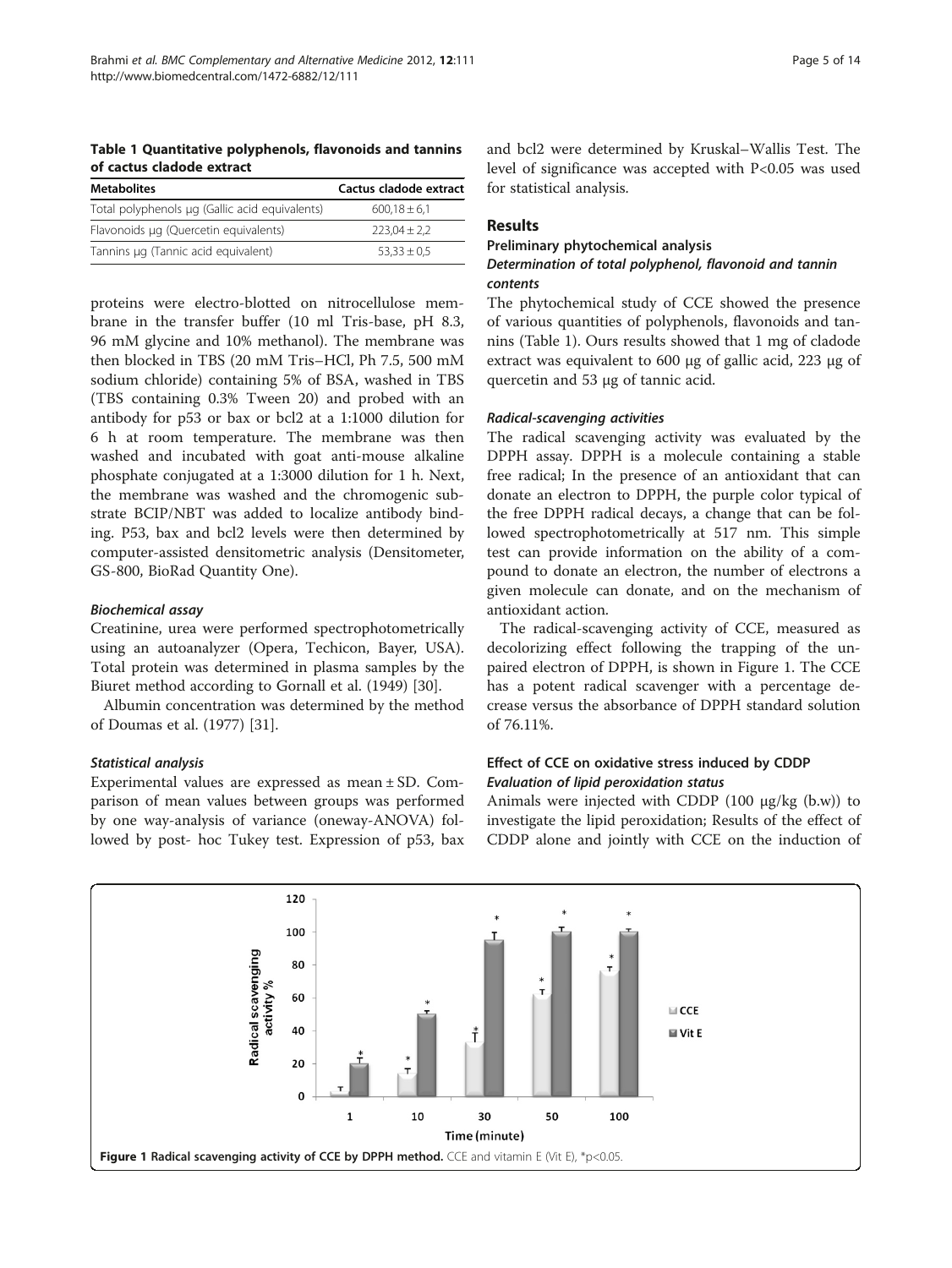lipid peroxidation in kidney as determined by MDA level are shown in Figure 2, after 15 days of exposure, MDA levels increased significantly in kidney extracts of mice treated with CDDP  $(15.25 \pm 0.30 \text{ nmol/ml})$ , on days 30, MDA levels is  $(19.03 \pm 0.12 \text{ nmol/ml})$  compared with the control value  $(7.68 \pm 0.15 \text{ nmol/ml})$ . However, the pre or post-treatment with CCE (50 mg/kg b.w) before or after treatment with CDDP induced a sharp decrease in MDA level was noticed in both times 15 days and 30 days, MDA level has decreased significantly to reach the control level.

#### Determination of catalase activity

Figure 3 illustrates the effect of CDDP and CCE on catalase activity. CDDP induced a marked decrease in catalase activity after 15 days and 30 days exposure on kidney extracts at day 30 lowest level of catalase activity was observed by 25,3 U/mg protein, but both before and after CDDP exposure the CCE striking increase of this activity was noticed and duplicated in kidney with CCE treatment.

# Determination of SOD activity

Figure [4](#page-6-0) illustrates the effect of CDDP and CCE on SOD activity, CDDP induced a marked decrease in SOD activity after 15 days and 30 days exposure on kidney extracts by 0.056 U/mg proteins at 30 days of CDDP treatment, but the pre and post-treatment by CCE increase significantly the level of SOD activity to reach the control level.

# Effect of CCE on DNA damage induced by CDDP Eventual prevention of CDDP-induced chromosome aberrations by CCE

Genotoxicity of CDDP was assessed through test of chromosome aberrations in mice bone marrow cells. Results of the visual scoring of total DNA damage induced by CDDP are shown in Figure [5.](#page-6-0) We observed that animals treated with CDDP alone (100 μg/kg b.w) showed a significant increase in chromosome aberrations in bone marrow cells especially on day 30 with 42% of chromosome aberrations. Control groups which were treated with  $H_2O$ , or CCE showed a similar basal

<span id="page-5-0"></span>

25



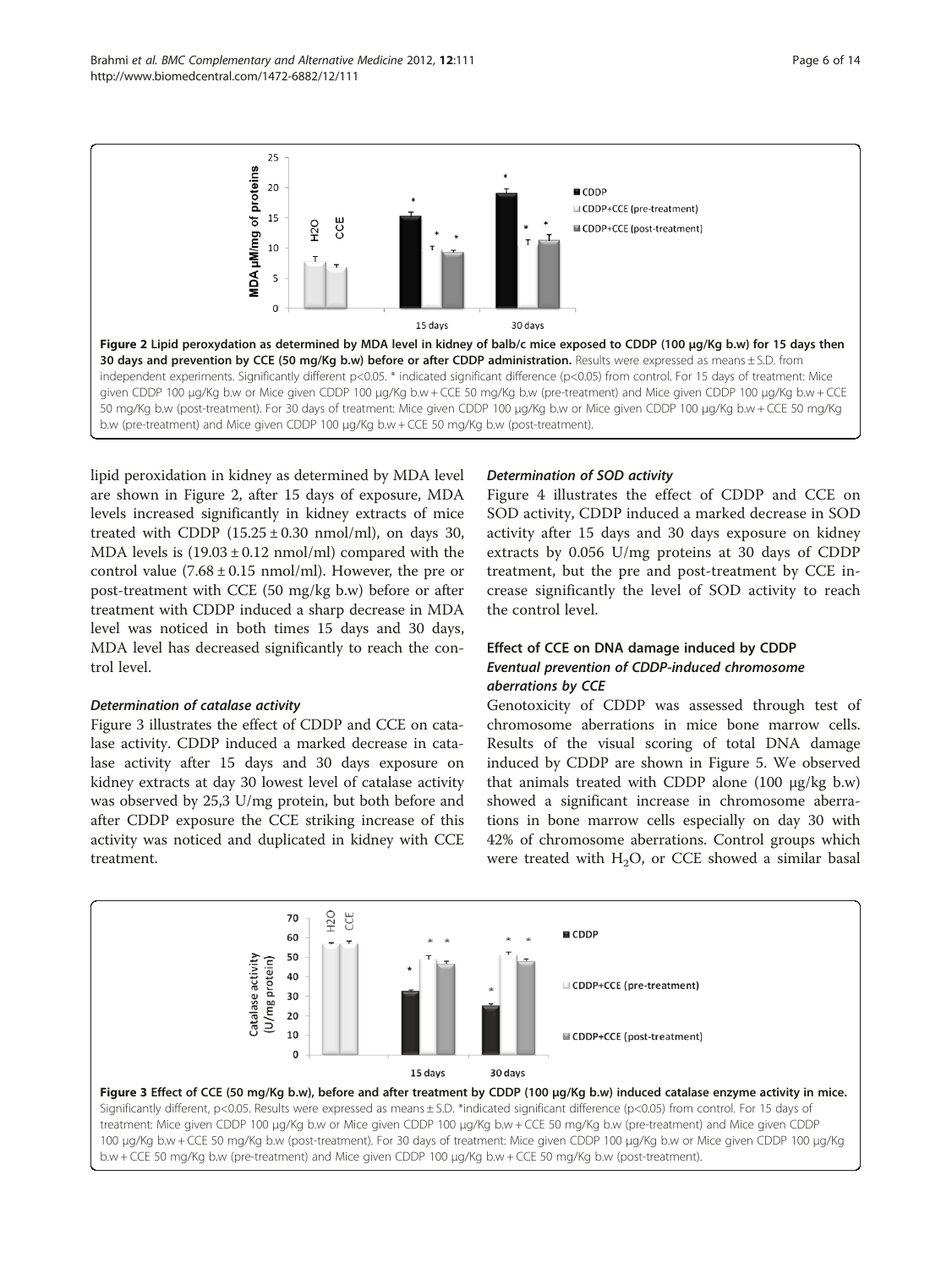<span id="page-6-0"></span>

and low percentage of total chromosome aberrations (respectively  $3.78 \pm 1.5$  and  $3.67 \pm 1.78$ ). But we remarked that the co-administration of cactus before or after CDDP treatment decreased significantly the total chromosomal aberrations.

# The SOS chromotest assay

Experiments realized with CCE revealed no genotoxicity induction in so far as the induction factor is not higher than 1.5. While experiment with CDDP give the maximum of genotoxicity with  $IF = 3.24$  similar to genotoxic effect of aflatoxin B1considered a positive control of genotoxicity with IF  $=4.24$ . The inhibitory effect of the tested product on the genotoxicity induced by CDDP using the SOS chromotest is illustrated by Table [2.](#page-7-0) This study shows that CCE present an antigenotoxic effect at the tested concentrations. Indeed CCE treatment significantly decreases the IF of CDDP by 58%.

# Effect of CCE on apoptosis status Determination of p53 expression

Figure [6a](#page-7-0) and [6b](#page-7-0) showed the Western blotting and densitometry analysis of p53 expression in kidney of controls and treated animals. After 15 days and 30 days exposure to CDDP alone, p53 expression was found to be significantly increased compared to controls but it decreased by CCE pre or post-treatment. The CCE treated group did not have any significant effect on the expression of p53 (Additional file [1](#page-12-0)).

#### Determination of bax expression

CDDP induces the expression of bax genes in kidney as evidenced by example of immunoblotting illustrated in Figure [7a](#page-8-0), which was further, confirmed by results of scanning densitometry (Figure [7b\)](#page-8-0). The administration of CCE before and after CDDP exposure for 15 and 30 days treatment decreased the amounts of bax (Figure [7a](#page-8-0) and [7b\)](#page-8-0). The CCE treated group did not have any significant effect on the expression of bax.

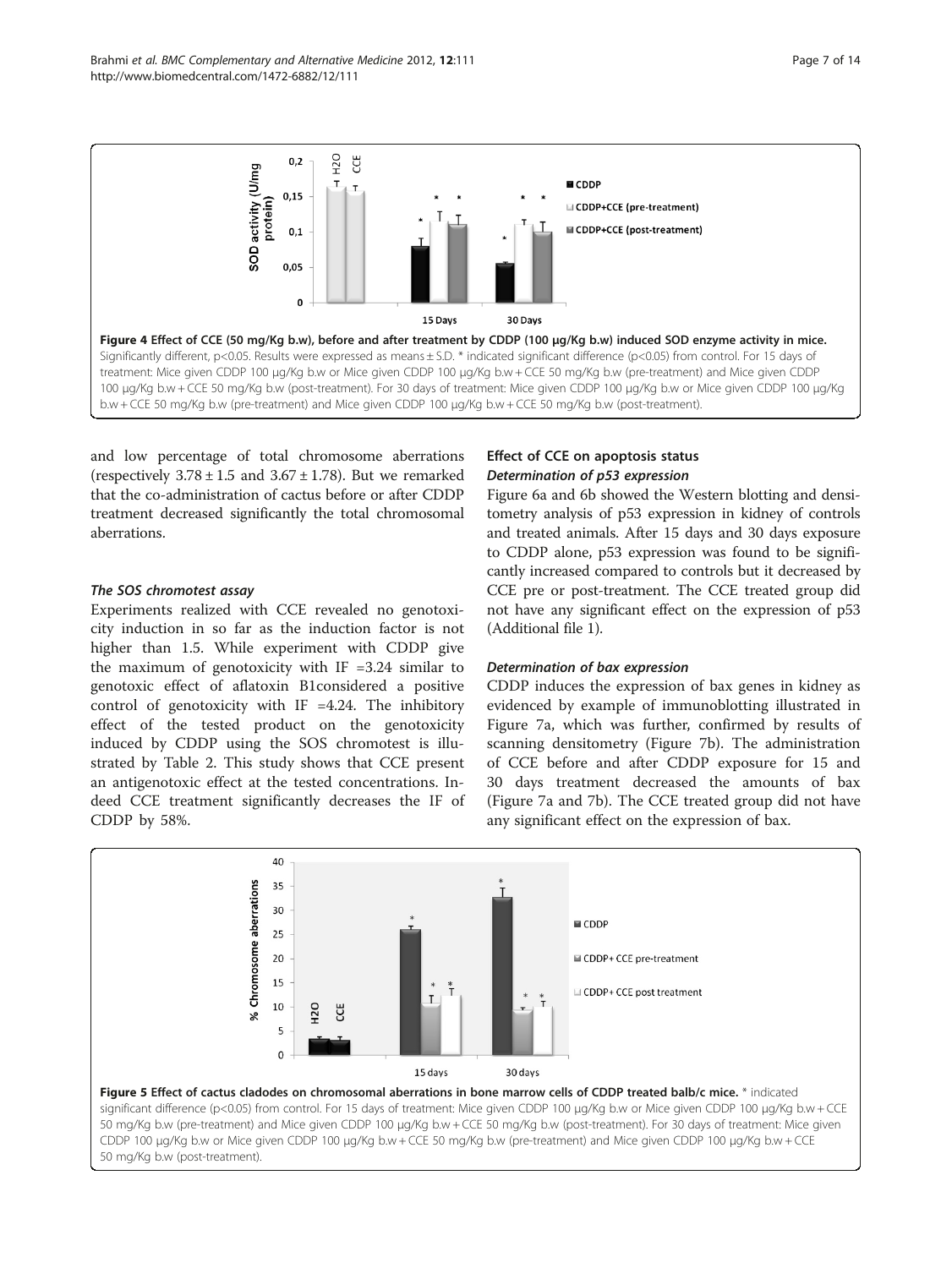<span id="page-7-0"></span>Table 2 Genotoxic activity of cactus cladode extract and CDDP by the SOS chromotest in the presence of E.coli **PO37** 

| <b>Extract</b> | $\beta$ -gal (U) | <b>AP (U)</b>    | IF   |  |  |  |  |
|----------------|------------------|------------------|------|--|--|--|--|
| <b>NC</b>      | $0.65 \pm 0.001$ | $1,9 \pm 0,001$  |      |  |  |  |  |
| AFB1           | $9,21 \pm 0,005$ | $2.5 \pm 0.003$  | 4,24 |  |  |  |  |
| <b>CDDP</b>    | $1,98 \pm 0,004$ | $2.5 \pm 0.002$  | 3,24 |  |  |  |  |
| <b>CCF</b>     | $1.1 \pm 0.002$  | $1,7 \pm 0,001$  | 0,73 |  |  |  |  |
| $CDDP + CCE$   | $1,56 \pm 0,002$ | $1,25 \pm 0,002$ | 1,35 |  |  |  |  |

β-gal β-galactosidase, AP alkaline phosphatase, U enzyme units, IF induction factor, NC negative control (non treated cells). AFB1 aflatoxin B1. (Positive control of genotoxicity).

#### Determination of bcl2 expression

Figure [8a](#page-9-0) and [8b](#page-9-0) shows the western blotting and densitometry analysis of bcl2 expression in kidney of controls and treated animals. After 15 days and 30 days exposure

to CDDP alone, anti-apoptotic protein bcl2 expression was found to be significantly decreased by 60% after CDDP treatment compared to controls, but it increased before or after treatment by CCE. The CCE treated group did not have any significant effect on the expression of bcl2 (Additional file [1](#page-12-0)).

# Effect of CCE on CDDP-induced nephrotoxicity parameters in serum

CCE alone had no effect on serum creatinine, urea, albumin and total protein. The administration of CDDP (100 μg/kg bw) to mice caused significant increase in blood levels of creatinine and urea and decreased significantly blood levels of albumin and total protein. When CCE was given to CDDP mice, CDDP elicited nephrotoxic alterations appeared to be ameliorated. In fact,

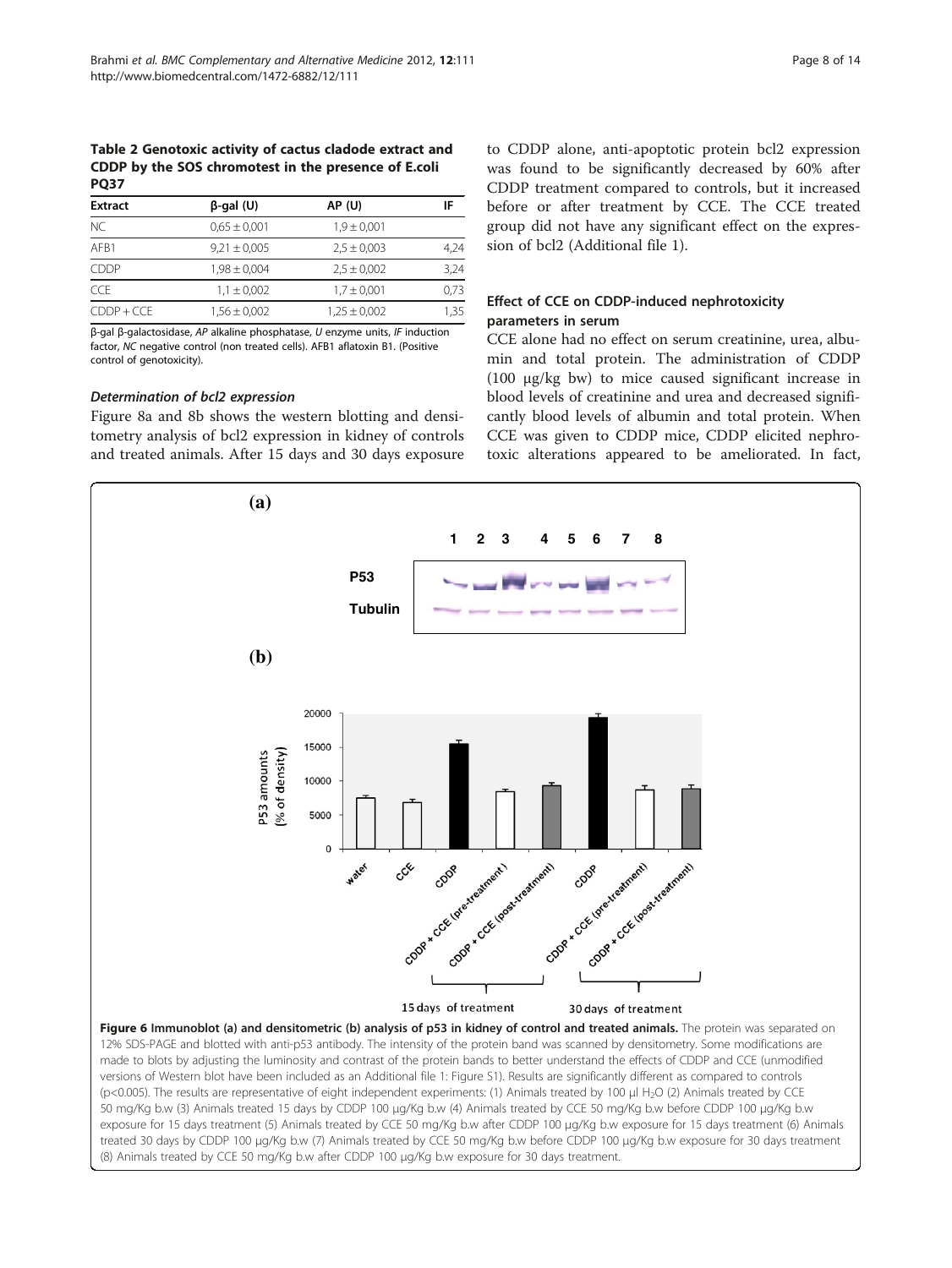additions of CCE with pre or post-treatment to CDDP mice seemed to restore serums levels of creatinine, urea, albumin and total protein resuming its values towards

near normal levels of control (Table [3\)](#page-10-0).

#### **Discussion**

CDDP is an extensively used anti-cancer agent for the management of germ cell tumors, head and neck cancers, bladder cancer, cervical cancer and as a salvage treatment for other solid tumors [[32](#page-12-0)]. Although higher doses of CDDP are more efficacious for the suppression of cancer but high dose therapy manifests irreversible renal dysfunction [[33](#page-12-0)] and damage to non-tumor cells. The concept of cancer and chronic kidney diseases prevention using naturally occurring substances that can be included in the diet consumed by the human population is gaining increasing attention. In this line, different types of fruits and vegetables have been re-evaluated and recognized as valuable sources of nutraceuticals.

Polyphenolic compounds are abundant in foods of plant origin. The application of such bioactive plant components may increase the stability of foods and, at the same time, improve their health properties associated with anti-cancer, antiallergic and anti-inflammatory activities of polyphenols in the human body [[34](#page-12-0)-[36\]](#page-13-0).

The total polyphenol content of the cladode extracts from Opuntia ficus indica was expressed as gallic acid equivalents. The total flavonoids contents of the CCE is determined by using the method of Zhishen et al. (1999) [[19\]](#page-12-0) and expressed as quercetin equivalents [\[37,38\]](#page-13-0). Significantly high total polyphenols and flavonoids content of the CCE may be corroborated with the observed antioxidant and antigenotoxic activities (Table [1](#page-4-0)).

The present study was performed to test the hypothesis that CCE would ameliorate CDDP induced oxidative stress and genotoxicity causes of nephrotoxic effect allowing the clinical use of CDDP in the treatment of various malignancies and minimizing its side effects. To

<span id="page-8-0"></span>

**(a)**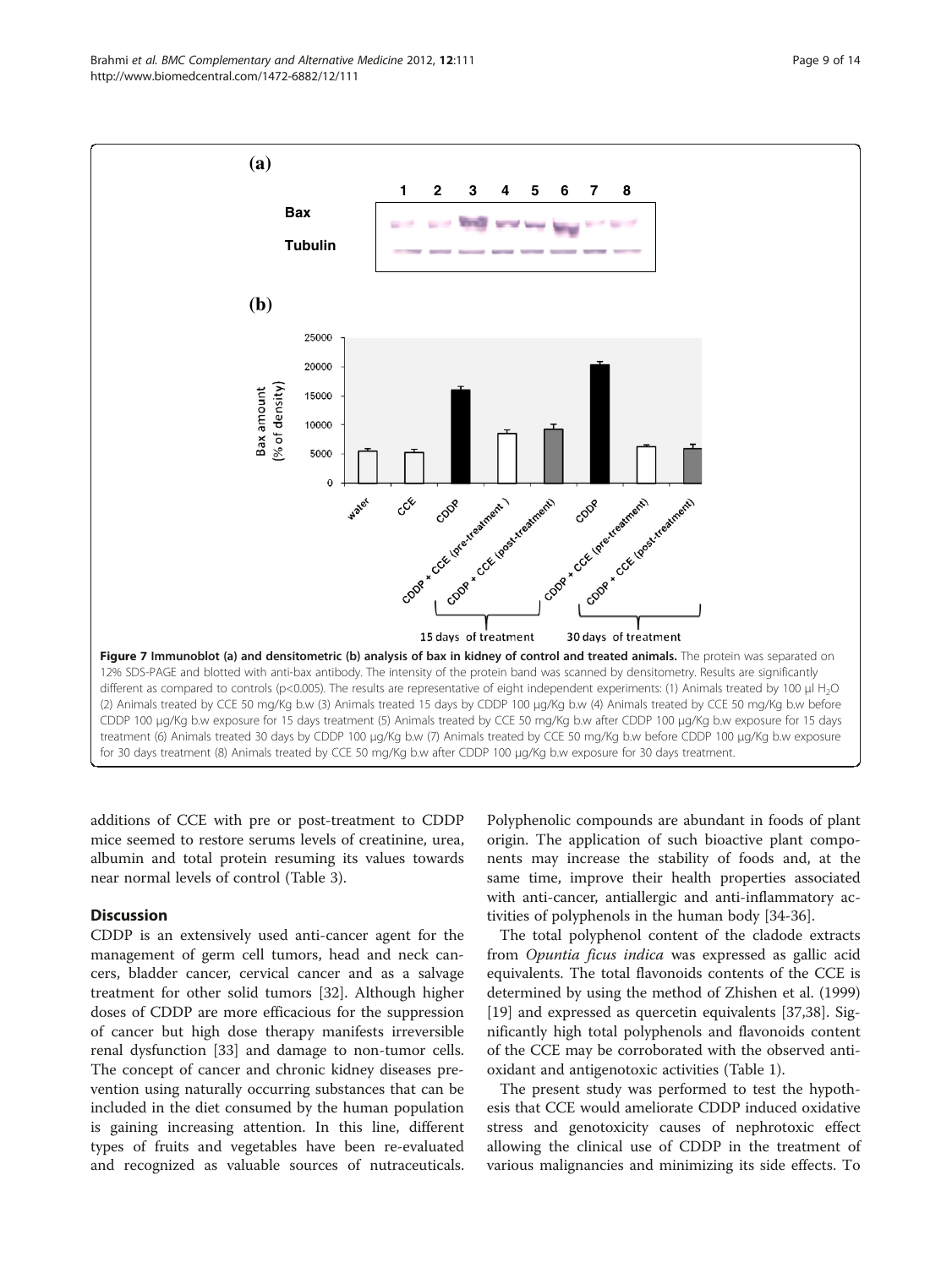<span id="page-9-0"></span>Brahmi et al. BMC Complementary and Alternative Medicine 2012, 12:111 Page 10 of 14 http://www.biomedcentral.com/1472-6882/12/111



this end, we evaluated the effect of pre or posttreatment by CCE 50 mg/kg b.w in balb/c mice. The intraperitonial route for administration of the CCE in this dose was chosen based on reports in our studies which have shown that after testing several doses of cactus this dose is appropriate to induce a good prevention against oxidative stress induced by mycotoxine zearalenone in balb/c mice [[39](#page-13-0),[40](#page-13-0)].

To evaluate the oxidative status, we looked for an eventual lipid peroxidation which constitutes one of the most common indices used to assess oxidative stress. MDA is the end product of lipoperoxydation, considered as a late biomarker of oxidative stress and cellular damage [\[41,42](#page-13-0)]. In the present study, exposure to CDDP induces a marked increase in MDA formation in kidney but administration of CCE significantly reduced MDA level which dropped to the control level (Figure [2](#page-5-0)). Yuce et al. (2007) and Al-Majed et al. (2006) [\[43,44\]](#page-13-0) have also reported an increase in MDA and a decrease in the activities of antioxidant enzyme upon similar CDDP treatment of rats.

Also we looked for measured level of antioxidant enzymes catalase activity and SOD activity, were significantly (p<0.005) decreased compared to control (Figures [3](#page-5-0) and [4\)](#page-6-0); Yuce et al. (2007) [[43\]](#page-13-0) reported a similar decrease of antioxidant enzymes catalase and SOD by CDDP treatment in vivo. Also several investigators have demonstrated that CDDP induces ROS in renal epithelial cells primarily by decreasing the activity of antioxidant enzymes and by depleting intracellular concentrations of GSH, catalase and SOD activities [\[45,46](#page-13-0)]. The presence of CCE with CDDP by pre or post treatment normalized the levels of the antioxidant enzyme catalase and SOD to nearly the normal values of control. CCE ability to prevent and protect against oxidative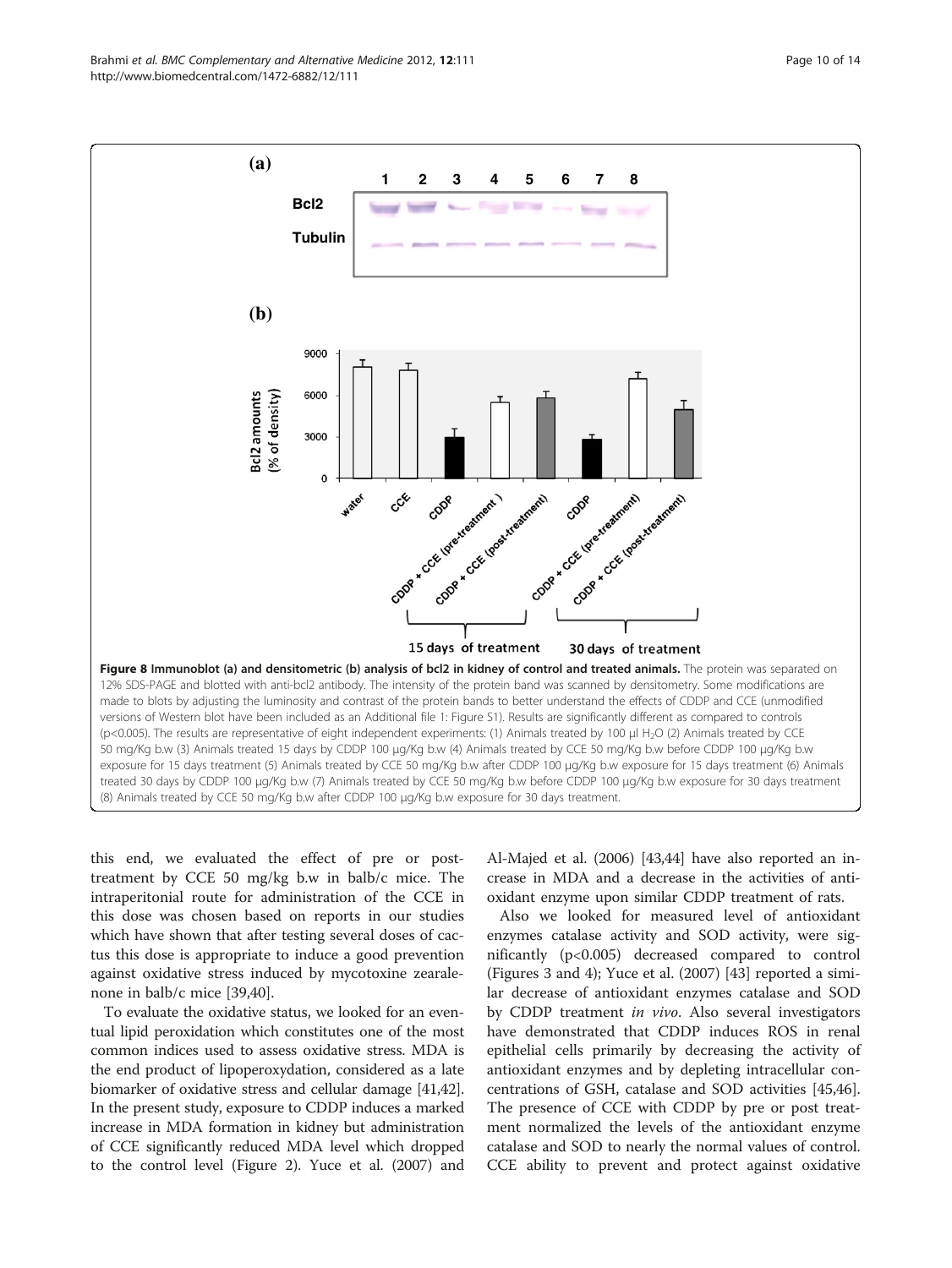| Parameter            | <b>Experimental groups</b> |                                   |                                                      |                                 |                                  |                        |                                 |                                  |
|----------------------|----------------------------|-----------------------------------|------------------------------------------------------|---------------------------------|----------------------------------|------------------------|---------------------------------|----------------------------------|
|                      | Control                    | <b>CCE</b>                        | <b>CDDP</b><br>15 days                               | $CDDP + CCE$<br>(pre-treatment) | $CDDP + CCE$<br>(post-treatment) | <b>CDDP</b><br>30 days | $CDDP + CCE$<br>(pre-treatment) | $CDDP + CCE$<br>(post-treatment) |
| Creatinine (mg/dl)   | $0.8 \pm 0.14$             | $0.75 \pm 0.1$                    | $1.79 \pm 0.0045*$                                   | $0.56 \pm 0.005*$               | $0.88 \pm 0.0048*$               | $2.13 \pm 0.005*$      | $0.87 \pm 0.0044$               | $0.95 \pm 0.0052$                |
| Urea (mg/dl)         |                            |                                   | $52,34 \pm 0.12$ $51,54 \pm 0.17$ $79,13 \pm 0.12$ * | $58.5 \pm 0.14*$                | $60,13 \pm 0,19*$                | $94.2 \pm 0.12^*$      | $60.12 \pm 0.18$                | $68.5 \pm 0.15$                  |
| Albumin (g/dl)       |                            | $10,44 \pm 0.14$ $10,72 \pm 0.15$ | $8.01 \pm 0.17$ *                                    | $9.8 \pm 0.14*$                 | $8.48 \pm 0.18*$                 | $7.12 \pm 0.16*$       | $9.91 \pm 0.12$                 | $9,24 \pm 0,16$                  |
| Total protein (g/dl) | $9.95 \pm 0.19$            | $9.78 \pm 0.21$                   | $7.12 \pm 0.25$ *                                    | $8,67 \pm 0,19*$                | $8,03 \pm 0,26*$                 | $6.2 \pm 0.193*$       | $8.7 \pm 0.23$                  | $8,12 \pm 0.26$                  |

<span id="page-10-0"></span>Table 3 Effect of CCE on several serum parameters with/without CDDP treatment

Experimental values are expressed as mean ± SD. Comparison of mean values between groups was performed by one way-analysis of variance (oneway-ANOVA)  $(*)$  significantly different from control at  $p<0.05$ .

damage is certainly associated to the presence of several antioxidants such as ascorbic acid, flavonoids and phenolic acids actually detected in cladodes (Table [1\)](#page-4-0) and in fruit [\[47](#page-13-0)-[50\]](#page-13-0).

Oxidative stress is important as direct and indirect initiator as well as promoter of genotoxicity and apoptotic process. The above genotoxic endpoints are well known markers of genotoxicity and any reduction in the frequency of these genotoxic endpoints gives an indication of the antigenotoxicity of a particular compound [[51](#page-13-0)]. In addition, for the different studied genotoxic endpoints, the concentration of cactus (50 mg/kg b.w.) was not genotoxic itself. In the current study, we tested the chromosomal aberrations assay which is widely used test to assess genotoxicity of chemicals. We have demonstrated that mice that received CDDP significantly increase the percentage of chromosome aberrations in bone marrow cells (Figure [5\)](#page-6-0). The most frequent types of aberrations observed in the present study were chromosome breaks (Table 4), but gaps were also observed. Chromosome breaks were classified as chromatid or isochromatid. It is acknowledged that CDDP causes intrastrand and interstrand cross linking, probably between N7 and O6 of the adjacent guanine molecules, which results in local denaturation of the DNA chain [\[52](#page-13-0)]. Mice pre and post treated by CCE showed a significant reduction the percentage of chromosome aberrations in their bone marrow cells and the protection was around 50% and 70% respectively on 15 and 30 days treatment (Figure [4\)](#page-6-0). The cytotoxic action of this drug is often thought to be associated with its ability to bind DNA to form CDDP–DNA adducts [\[53\]](#page-13-0).

The absence of genotoxicity is not a characteristic of all natural products in use, since other medicinal plants, assayed with the SOS chromotest have resulted positively in genotoxicity [\[54](#page-13-0)]. These tests showed that CDDP present a genotoxic effect and that the treatment with CCE is able to remove this genotoxicity (Table [2](#page-7-0)).

The preliminary chemical study of CCE of Opuntia ficus indica, revealed the presence of important quantities of polyphenol compounds flavonoids and tannins in aqueous extracts. These results could be correlated to the antigenotoxic activity detected in this extract. In fact the CCE showed significant anti-genotoxicity towards CDDP. This suggests that CCE inhibit microsomal activation or that they directly protect DNA strands from the electrophilic metabolite of the mutagen. They may inhibit several metabolic intermediates and reactive oxygen species (ROS) formed during the process of microsomal enzyme activation which are capable of breaking DNA strands. Anti-genotoxic activity of CCE may be ascribed to flavonoids [\[55](#page-13-0)] and tannins [[56,57](#page-13-0)] which are detected in our extract.

We cannot however, exclude the possibility that other compounds with anti-genotoxic properties, participate in the anti-genotoxic effect of CCE. On the other hand, CCE exhibited a significant antioxidant activity towards the free radical DPPH. These results were correlated

Table 4 Percentage of different type of chromosomal damage induced by CDDP and reversed with cactus cladodes extract before or after treatment with CDDP

| <b>Experimental groups</b>  | <b>Centric fusion</b> | Ring             | <b>Break</b>    | Gap              | <b>Total</b>      |
|-----------------------------|-----------------------|------------------|-----------------|------------------|-------------------|
| H2O                         | $1.5 \pm 1.25$        | $1,00 \pm 0,43$  | $3,28 \pm 0.25$ | $0 \pm 0.00$     | $3,78 \pm 1,5$    |
| <b>CCE</b>                  | $1,67 \pm 0.75$       | $1 \pm 1,33$     | 0 ± 0.00        | $1 \pm 0.67$     | $3,67 \pm 1,78$   |
| CDDP 15 days                | $2.13 \pm 0.28$ *     | $1 \pm 0.17$     | $10 \pm 2.02*$  | $2.13 \pm 1.5*$  | $15,26 \pm 1,75*$ |
| CDDP + CCE Pre-treatment    | $1,66 \pm 0.55*$      | $0 \pm 0.17$     | $6 \pm 1.68*$   | $1 \pm 0.24$     | $8,66 \pm 1,53*$  |
| CDDP + CCE Post-treatment   | $2,03 \pm 1.5$ *      | $1 \pm 0.33$     | $7.3 \pm 1.45*$ | $0 \pm 0.00$     | $10,33 \pm 2,06*$ |
| CDDP 30 days                | $5 \pm 1.77*$         | $2,66 \pm 2,67*$ | $20 \pm 1.57*$  | $5 \pm 1.25*$    | $32,66 \pm 2,14*$ |
| CDDP + CCE Pre-treatment    | $3 \pm 1.48*$         | $1,33 \pm 0.58*$ | $5 \pm 2.01*$   | $1 \pm 1,00^*$   | $10,33 \pm 1,45*$ |
| $CDDP + CCF$ Post-treatment | $2 \pm 1.78$ *        | $1 \pm 0.25*$    | $6 \pm 0.05*$   | $3.58 \pm 1.45*$ | $12,58 \pm 1,67*$ |

(\*) Significant compared with group  $1(H<sub>2</sub>O)$  (P<0.05).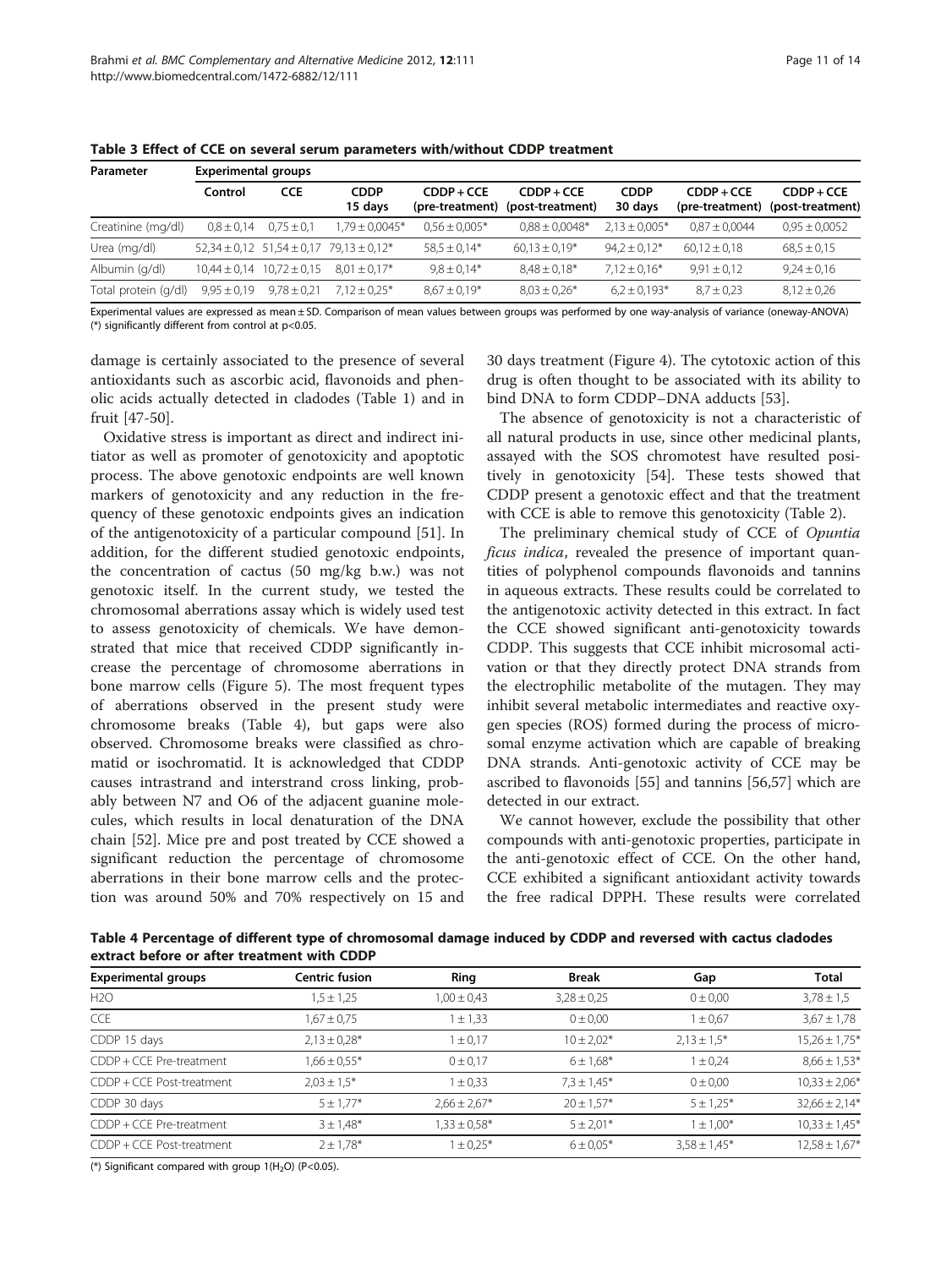with the chemical composition of these extract. In fact, the chemical study of CCE, revealed the presence of important quantities of flavonoids. We believe that flavonoids are the most likely candidates among the compounds known to be present CCE for preventing oxidative lesions and providing antigenotoxic effect [[58,59\]](#page-13-0). These compounds may inhibit free radicals and reactive oxygen species produced by CDDP.

The cytotoxicity of CDDP is believed to be due to the formation of DNA adducts, which include DNA-protein cross-links, DNA monoadducts, and interstrand and intrastrand DNA cross-links [[60,61\]](#page-13-0). Further studies demonstrated that the cytotoxicity of CDDP is probably due to a combination of insults, including mitochondrial dysfunction [[62\]](#page-13-0), inhibition of protein synthesis [\[63](#page-13-0)] and DNA injury [[64](#page-13-0)]. It has recently reported that DNA damage induced by CDDP leads to a rapid activation of ataxia telangiec- tasia and Rad3-related (ATR) which phosphorylates Chk2, a checkpoint kinase. ATR/Chk2 signaling is largely responsible for p53 phosphorylation and activation during CDDP treatment and the p53 protein binds DNA [[65\]](#page-13-0).

Many studies have now documented the rapid activation and nuclear translocation of p53 in response to CDDP both in kidneys [[66\]](#page-13-0) and in cultured renal proximal tubular cells [[67](#page-13-0)]. It is well known that both CDDP-induced DNA damage and CDDP-induced oxidant stress are potent activators of p53 [[68](#page-13-0),[69](#page-13-0)], and that p53 can in turn activate bax [\[70,71](#page-13-0)]. It is therefore likely that this regulatory mechanism may play a crucial role in CDDP-induced apoptosis.

In the present study, the modulatory effect of CCE on CDDP toxicity was suggested to carry out through alterations in cell death pathway, p53 and the ratio of bax/bcl<sub>2</sub> plays an important role in determining whether cells will undergo apoptosis. Our results showed that treatment by CDDP for 15 and 30 days induced high expressions of p53 and bax, an apoptotic marker in kidney tissues of CDDP treated mice than controls and down-regulation of antiapoptotic protein bcl2 (Figures [6a](#page-7-0), [6b](#page-7-0), [7a, 7b,](#page-8-0) [8a](#page-9-0), [8b\)](#page-9-0). Our study showed that the CCE treatment after or before CDDP treatment has been shown to induce an antiapoptotic effect via inhibition of p53 and bax expression (Figure [6a](#page-7-0), [6b](#page-7-0), [7a](#page-8-0), [7b](#page-8-0) and [8a, 8b](#page-9-0)). This indicates that CCE modulates the p53 dependent apoptotic pathway to restrict the CDDP toxicity in kidneys.

Kidneys represent the major control system maintaining body homeostasis. The plasma concentrations of urea and creatinine determine renal function and are thus biomarkers for kidney disease [\[72](#page-13-0)]. Mice treated with CCE alone showed no significant change in the levels of urea and creatinine compared to control. While, CDDP treatment caused significant increase (p<0.05) in levels of both parameters accompanied by significant decrease in blood levels of albumin and total protein. The serum albumin concentration may be directly altered, as results to loss albumin through damaged glomeruli in case of renal failure [[72\]](#page-13-0). Consequently, in the present study, the significant decrease in albumin may be evidence on CDDP-induced nephrotoxicity. Mice exposed to CCE before or after CDDP exhibited a significant  $(p<0.05)$  decrease in the levels of urea and creatinine and increase levels of albumin and total protein; in fact, CCE seemed to restore serums levels of creatinine, urea, albumin and total protein resuming its values towards near normal levels of control (Table [3\)](#page-10-0). The increase in both urea and creatinine levels due to CDDP treatment has been previously reported by Shemida et al. (2005), Iseri et al. (2007) and Mansour et al. (2002) [\[73-75](#page-13-0)]. Nephrotoxic damage by CDDP is indicated by increase in blood urea and creatinine levels. Excretion of CDDP is predominantly renal, and the kidney is considered to be the primary target organ for CDDP toxicity. Consequently, the impairment of kidney function by CDDP is recognized as the main side effect and the dose limiting factor associated with its use, occurring either acutely or after repeated treatment [\[76\]](#page-13-0).

Total protein concentration is likely to be decreased if there is inhibition of protein synthesis or if degradation of protein is promoting [\[77](#page-13-0)]. CDDP diminishes DNA, RNA and protein synthesis. Ribosomal DNA accumulates CDDP-induced DNA adducts. This is consistent with the CDDP- induced injury. Moreover, CDDPinduced transcription highjacking is another reason for the inhibition of protein synthesis associated with CDDP. Transcription highjacking refers to the consequences of the ability of certain transcription factors to bind to DNA adducts caused by organoplatinum compounds. This leads to the sequestration of these transcription factors from their usual promoter binding sites [\[78](#page-13-0)].

# Conclusion

In agents in the treatment of cancer. In spite of its clinical usefulness, there are many occasions in which it is difficult to continue the administration of the drug due to its nephrotoxicity. In the present study, it is clear that CDDP exposure resulted oxidative stress, genomic DNA damage, apoptotic cell death in kidney, increased serum creatinine and blood urea, and decreased levels of albumin and total protein biomarkers for kidney disease. But CCE exposure prior and post to CDDP provided near complete protection in terms of generation of oxidative stress, genomic DNA integrity and modulate apoptosis status. According to our results we noticed a similar effect between the pre and post treatment for the antioxidant and antigenotoxic effects of CCE. Our results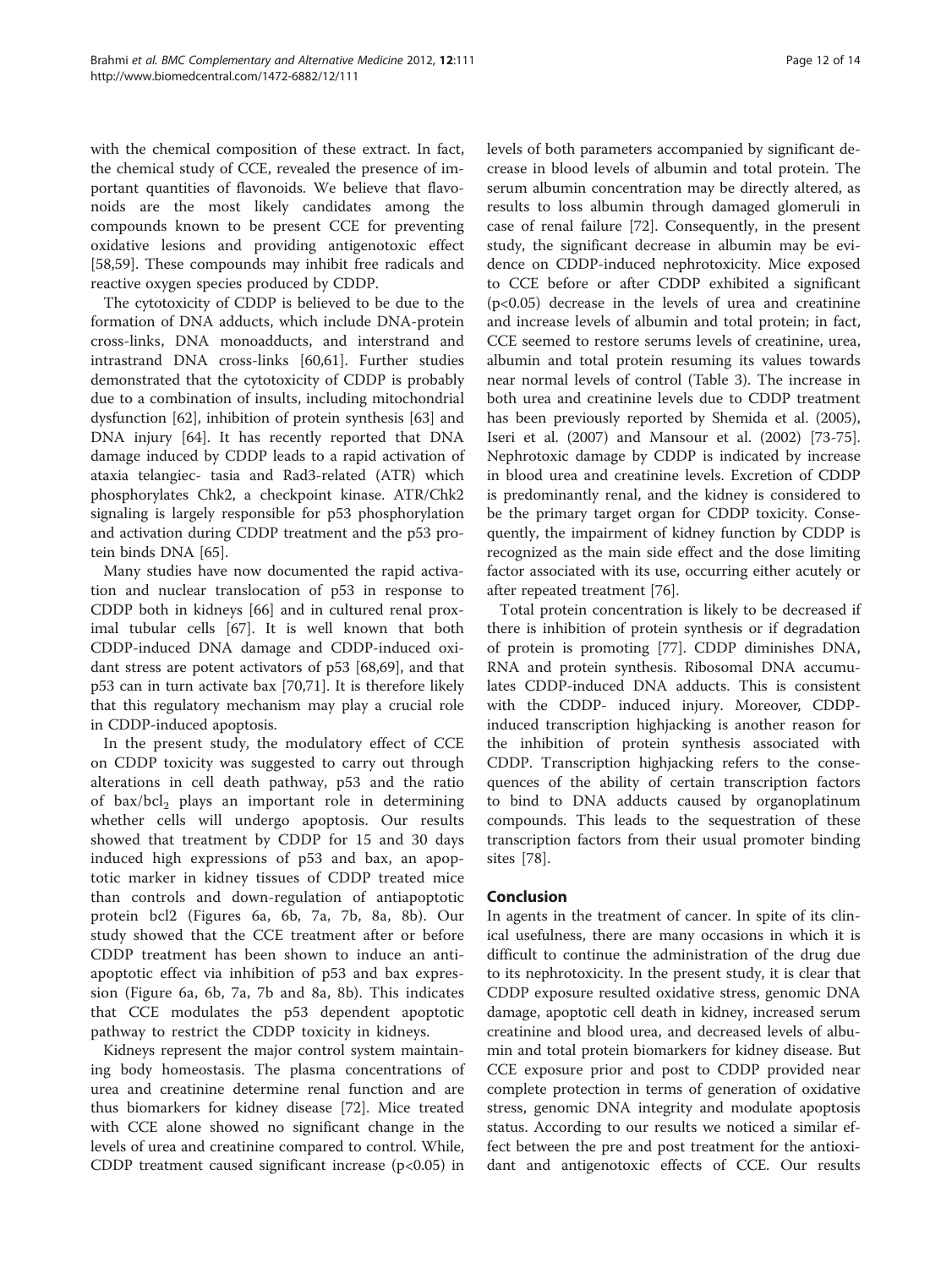<span id="page-12-0"></span>indicate that antioxidant of CCE would support biological resistance to free radicals, suggesting the capacity of this extract to play a role in antigenotoxic, antiapoptotic and anti-nephrotoxic effects of CCE. The protective effect of CCE makes them promising candidates for further studies designed to obtain more evidence on their components with potential chemo-preventive activity.

# Additional file

[Additional file 1:](http://www.biomedcentral.com/content/supplementary/1472-6882-12-111-S1.pdf) Figure S1. Unmodified versions of Immunoblot of p53, bax and bcl<sub>2</sub> in kidney of control and treated animals. The protein was separated on 12% SDS-PAGE and blotted with anti-p53 antibody, anti-bax antibody and anti-bcl<sub>2</sub> antibody.

#### Competing interests

The authors declare that they have no competing interest.

#### Authors' contributions

DB carried out the studies, acquired the data, performed the data analysis, and drafted the manuscript. YA played a major role in the experimental procedures of this study and revised the manuscript. MH has a role in the achievement of radical scavenging activity test. HbM carried out the part of genotoxicity tests; LZ carried out statistical analysis; HB and CB involved in the design and organization of the study, interpreted the results and revised the manuscript. All authors have read and approved the final manuscript.

#### Acknowledgements

This research was funded by the Tunisian Ministry of Scientific Research and Technology through the Laboratory for Research on Biologically Compatible Compounds (LRSBC), Faculty of Dentistry of Monastir and the Research Unit of Macromolecular Biochemistry and Genetics (BMG), Faculty of Sciences of Gafsa.

#### Author details

<sup>1</sup> Laboratory of Research on Biologically Compatible Compounds, Faculty of Dentistry, Rue Avicenne, 5019, Monastir, Tunisia. <sup>2</sup>Research unit of Macromolecular Biochemistry & Genetic, Faculty of Sciences Gafsa, Gafsa 2112, Tunisia. <sup>3</sup>Laboratory of Cellular and Molecular Biology, Faculty of Dental Medicine, University of Monastir, Rue Avicenne, Monastir 5000, Tunisia. <sup>4</sup>Higher Institute of Applied Biology ISBAM Medenine, University of Gabes, Gabes, Tunisia. <sup>5</sup>University of Jendouba, Jendouba, Tunisia.

#### Received: 18 August 2011 Accepted: 21 June 2012 Published: 31 July 2012

#### References

- Thigpen T, Vance R, Puneky L, Khansurt T: Chemotherapy in advanced ovarian carcinoma: current standard of care based on randomized trials. Gynecological Oncology 1994, 55:597–607.
- Tikoo K, Bhatt DK, Gaikawad AB, Sharma V, Kabra DG: Differential effects of tannic acid on cisplatin induced nephrotoxicity in rats. FEBS Lett 2007, 581:2027–2035.
- Ajith TA, Usha S, Nivitha V: Ascorbic acid and a-tocopherol protect anticancer drug cisplatin induced nephrotoxicity in mice. A comparative study. Clin Chim Acta 2007, 375:82-86.
- 4. Matsushima H, Yonemura K, Ohishi K, Hishida A: The role of oxygen free radicals in cisplatin-induced acute renal failure in rats. J Lab Clin Med 1998, 131:518–526.
- 5. Lieberthal W, Triaca V, Levine J: Mechanisms of death induced by cisplatin in proximal tubular epithelial cells: apoptosis vs. necrosis. AJP 1996, 270:F700–F708.
- 6. Badary OA, Abdel-Maksoud S, Ahmed WA, Owieda GH: Naringenin attenuates cisplatin nephrotoxicity in rats. Life Sci 2005, 76:2125–2135.
- 7. Ishikawa M, Takayanagi Y, Sasaki K: Enhancement of cisplatin toxicity by buthionine sulfoximine, a glutathionedepleting agent, in mice. Res Comm Chem Pathol Pharmacol 1990, 67:131–141.
- 8. Uslu R, Bonavida B: Involvement of the mitochondrion respiratory chain in the synergy achieved by treatment of human ovarian carcinoma cell lines with both tumor necrosis factor-alpha and cis diamminedichloroplatinum. Cancer 1996, 77:725–732.
- 9. Ali BH, Al Moundhri SM: Agents ameliorating or augmenting the nephrotoxicity of cisplatin and other platinum compounds: a review of some recent research. Food Chem Toxicol 2006, 44:1173-1183.
- 10. Alschuler L: Green tea: healing tonic. Am J Nat Med 1998, 5:28-31.
- 11. Connor WE: Importance of n-3 fatty acids in health and disease. Am J Clin Nutr 2000, 71:171S–175S.
- 12. Stintzing FC, Herbach KM, Mosshammer MR, Carle R, Yi WG, Sellappan S, Akoh R, Bunch CC, Felke P: Color, betalain pattern, and antioxidant properties of cactus pear (Opuntia spp.) clones. J Agric Food Chem 2005, 53:442–451.
- 13. Zou DM, Brewer M, Garcia F, Feugang JM, Wang J, Zang R, Liu H, Zou C: Cactus pear: natural product in cancer chemoprevention. Nutr J 2005, 4:25–36.
- 14. Agozzino P, Avellone G, Caraulo L, Ferrugia M, Flizzola F: Volatile profile of Sicilian prickly pear (Opuntia ficus-indica) by SPME-GC/MS analysis. Ital J Food Sci 2005, 17:341–348.
- 15. Galati EM, Mondello MR, Giuffrida D, Dugo G, Miceli N, Pergolizzi S, Taviano MF: Chemical characterization and biological effects of Sicilian Opuntia ficus indica (L.) Mill. fruit juice: antioxidant and antiulcerogenic activity. J Agric Food Chem 2003, 51:4903–4908.
- 16. Dok-Go H, Lee KH, Kim HJ, Lee EH, Lee J, Song YS, Lee Y-H, Jin C, Lee YS, Cho J: Neuroprotective effects of antioxidative flavonoids, quercetin, (+)- dihydroquercetin and quercetin 3-methyl ether, isolated from Opuntia ficus indica var.saboten. Brain Res 2003, 965:130–136.
- 17. Yuan W, Bone DE, Carrington F: Antioxidant activity of dulse (Palmaria palmata) extract evaluated in vitro. Food Chem 2005, 91:485–494.
- 18. Kumar A, Chattopadhyay S: DNA damage protecting activity and antioxidant potential of pudina extract. Food Chem 2006, 100:1377–1384.
- 19. Zhishen J, Mengcheng T, Jianming W: The determination of flavonoid contents in mulberry and their scavenging effects on superoxide radicals. Food Chem 1999, 64:555–559.
- 20. Pearson D: The Chemical Analysis of Foods. 7th edition. London: Churchill Livingstone; 1976:572.
- 21. Nwabueze TU: Effect of process variables on trypsin inhibitor activity (TIA) phytic acid and tannin content of extruded African breadfruit-cornsoy mixtures: a response surface analysis. Lebensm Wiss Technol 2007, 40:21–29.
- 22. Blois MS: Antioxidant determination by the use of a stable free radical. Nature 1958, 181:1199–1200.
- 23. Aust SD, Morehouse LA, Thomas CE: Role of metals in oxygen radical reactions. J Free Radic Biol Med 1985, 1:3–25.
- 24. Claiborne A: Catalase activity. In Handbook of methods for oxygen research. Edited by Greenwald RA. Boca Raton, Fla: CRC Press; 1985:283–284.
- 25. Sun Y, Oberley LW, Li Y: A simple method for clinical assay of superoxide dismutase. Clin Chem 1988, 34:497–500.
- 26. Evans EP, Breckon G, Ford CE: An air drying method for meiotic preparation from mammalian tests. Cytogenet 1960, 3:613–616.
- 27. Savage JRK: Classification and relationships of induced chromosomal structural changes. J Med Genet 1975, 12:103–122.
- 28. Maron DM, Ames BN: Revised methods for the Salmonella mutagenicity test. Mutat Res 1983, 113:173–215.
- 29. Quillardet P, Hofnung M: The SOS Chromotest, a colorimetric bacterial assay for genotoxins: procedures. Mutat Res 1985, 147:65–78.
- 30. Gornall AG, Bardwill CS, David MM: Determination of serum proteins by means of biuret reaction. J Biol Chem 1949, 177:751-766.
- 31. Doumas B, Tn Watson WA, Biggs HG: Albumin standards and measurement of serum albumin with bromocresol green. Clinica Chimica Acta 1977, 31:87–96.
- 32. Chester JD, Hall GD, Forster M, Protheroe AS: Systemic chemotherapy for patients with bladder cancer-current controversies and future directions. Cancer Treat Rev 2004, 30:343-358.
- 33. Taguchi T, Nazneen A, Abid MR, Razzaque MS: Cisplatin associated nephrotoxicity and pathological events. Contrib Nephrol 2005, 148:107–121.
- 34. Moure A, Jose M, Cruz D, Franco M, Domínguez J, Sineiro J, Domínguez H, Núñez MJ, Parajó JC: Natural antioxidants from residual sources. Food Chem 2001, 72:145–171.